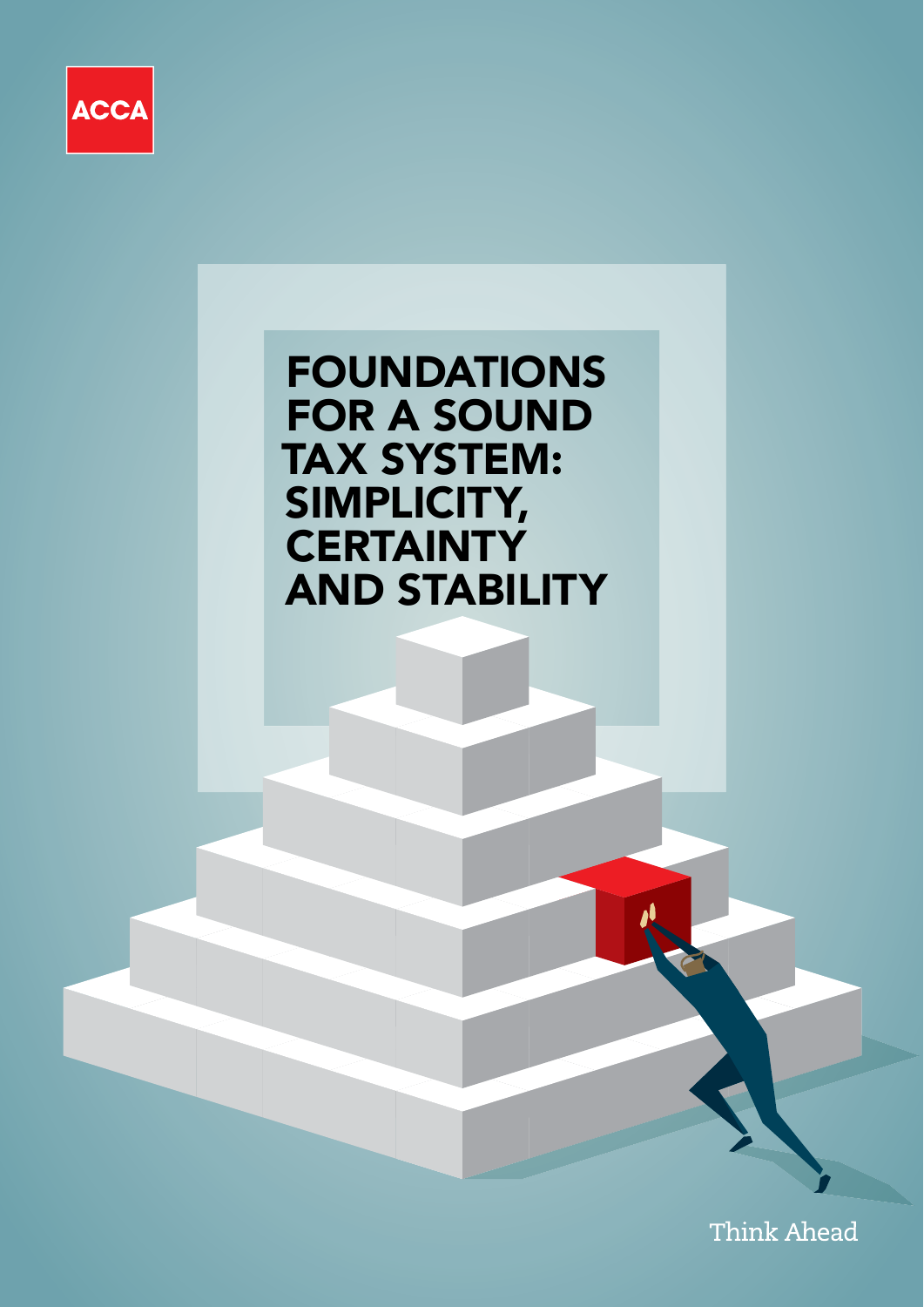## About ACCA

ACCA is the Association of Chartered Certified Accountants. We're a thriving global community of 227,000 members and 544,000 future members based in 176 countries that upholds the highest professional and ethical values.

We believe that accountancy is a cornerstone profession of society that supports both public and private sectors. That's why we're committed to the development of a strong global accountancy profession and the many benefits that this brings to society and individuals.

Since 1904 being a force for public good has been embedded in our purpose. And because we're a not-for-profit organisation, we build a sustainable global profession by re-investing our surplus to deliver member value and develop the profession for the next generation.

Through our world leading ACCA Qualification, we offer everyone everywhere the opportunity to experience a rewarding career in accountancy, finance and management. And using our respected research, we lead the profession by answering today's questions and preparing us for tomorrow.

### **Find out more about us at** www.accaglobal.com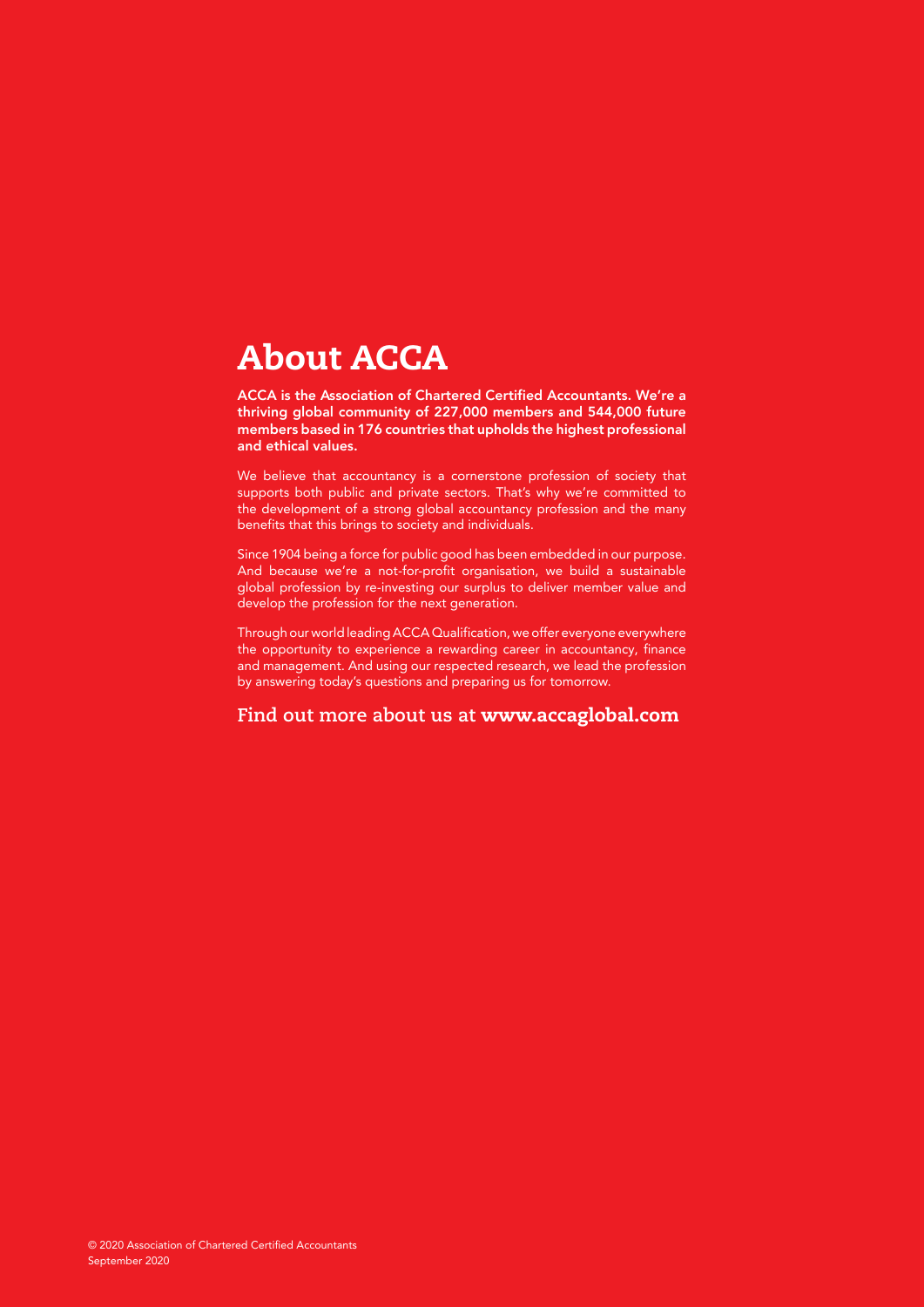## FOUNDATIONS FOR A SOUND TAX SYSTEM: SIMPLICITY, CERTAINTY AND STABILITY

Simplicity, certainty and stability: in ACCA's view these are the three cornerstones of a good tax system. Policymakers should consider them any time they plan to change the tax system. They are also the benchmarks by which taxpayers can assess the effectiveness of government in maintaining and improving tax systems.

Between 2013 and 2015, ACCA published a series of reports on Simplicity, Certainty and Stability in Tax, together with a summary report. This 2020 publication updates the summary report for developments in both the tax arena and the wider social, political and economic environment within which policy makers have to operate while remaining rooted in those original reports.



#### REPORT AUTHOR

Jason Piper, Head of tax and business law, ACCA



Jason leads ACCA's policy work on the closely related fields of tax and business law, considering both the direct impacts of developments in each field and the wider implications for business and society as a whole. He has a background in tax practice, and degrees in European and International Commercial Law.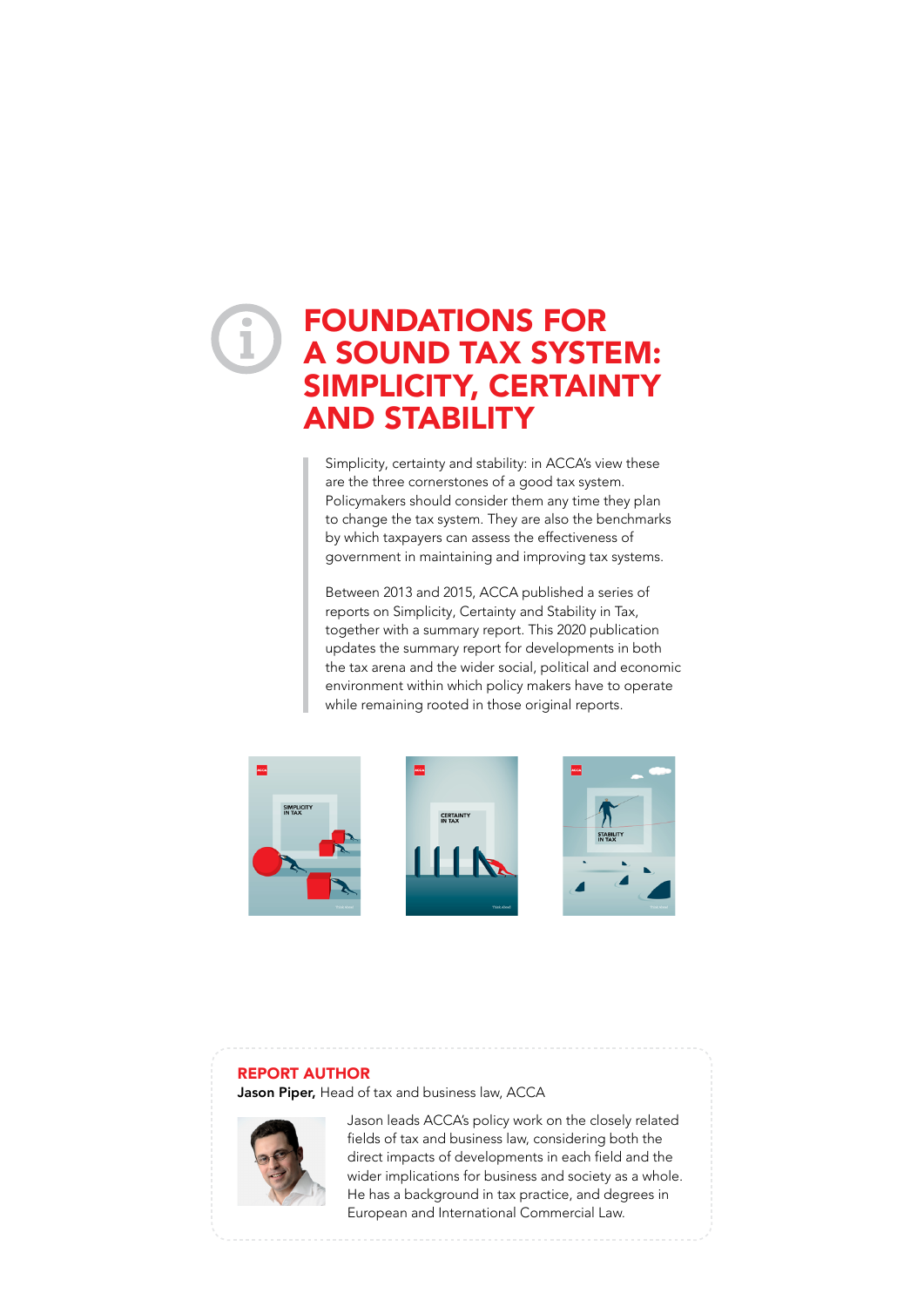# **Introduction**

### **Tax should exist to create benefits for society, not be a burden upon it**

Tax systems are fundamental to society. They are the conduit through which the state gathers the resources it needs to support public spending and are often the direct mechanism for implementing policy. Every citizen is affected by the operation of tax systems, and the efficiency and effectiveness of the system and its administration will have effects far beyond the direct impact of tax collection. Coming to terms with the impact of COVID-19 will intensify the focus on tax systems' effects, both positive and negative, on economies and societies more broadly.

Just at those economies and societies have grown ever more complex, so have their tax systems. As the world changes around them, tax systems must change to keep up. By the beginning of the 21st century, the arrival of the container, the executive jet and the internet had changed the face of world trade and domestic economies beyond anything previously envisaged. The still greater upheaval of the digitalising economy, transforming not just the way businesses operate but also the fundamental nature of products and consumer demands, highlighted the incompatibility of existing tax systems with social conditions.

The enhanced mobility of goods, people and capital has transformed economies but the importance of tax in maintaining societies remains, and has been highlighted by the shock of the COVID-19 pandemic. As the global economy adapts to the impact of this novel coronavirus, governments will face the prospect of funding increased spending in societies where economic activity overall has declined and much of what remains may take place in very different ways to those envisaged when existing tax systems evolved.1

The three functions of a tax system (revenue raising, redistribution and regulation of economic behaviour) will be achieved in different ways at different times. As policymakers react to change, and seek to influence it themselves, they will be faced with choices over what to tax, and how to do so.

 ACCA has identified three fundamental considerations which every system should strive for, and by which citizens can measure the success of governments and tax administrations in developing laws and processes, and the resources to administer them, for the greatest benefit of society. Regardless of the policies adopted by government, the design of the tax system used to fund or implement them should be optimised to achieve a balance between simplicity, certainty and stability.

THE DESIGN OF THE TAX SYSTEM USED TO FUND OR IMPLEMENT THEM SHOULD BE OPTIMISED TO ACHIEVE A BALANCE BETWEEN SIMPLICITY, CERTAINTY AND **STABILIT** 

1 See our report, *Sustainable Public Finances*, downloadable from <[https://www.accaglobal.com/ubcs/en/professional-insights/global-profession/Sustainable\\_](https://www.accaglobal.com/ubcs/en/professional-insights/global-profession/Sustainable_public_finances_Covid-19.html) [public\\_finances\\_Covid-19.html](https://www.accaglobal.com/ubcs/en/professional-insights/global-profession/Sustainable_public_finances_Covid-19.html)>, accessed 30 July 2020.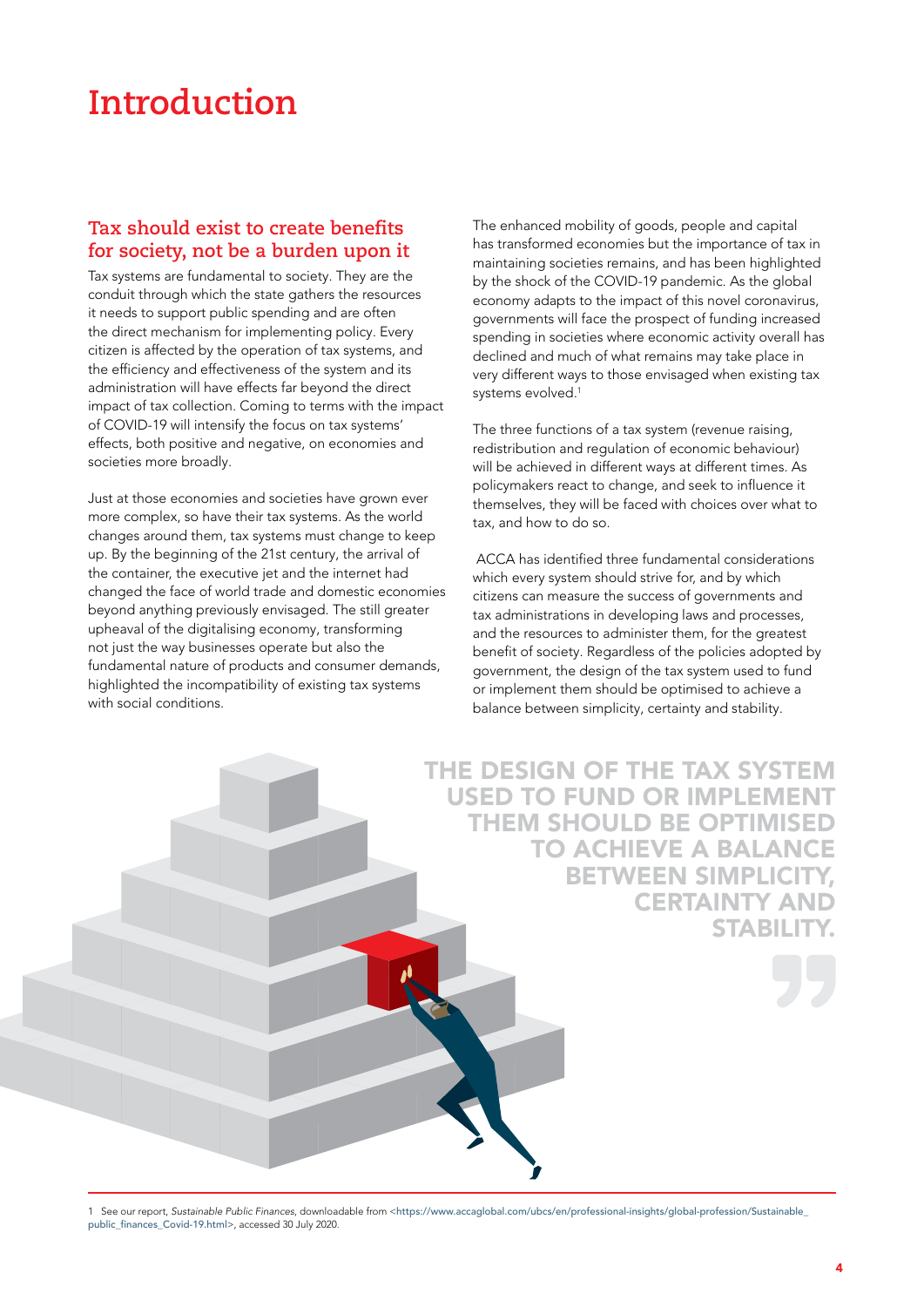### **1. Simplicity**

Understanding and complying with tax legislation should be as simple and straightforward as possible.2 If taxpayers and their advisers face too complex a tax system and are unclear what is expected of them, this creates the potential for both mistakes and deliberate rule-breaking. Complexity in the tax system distorts the economy, diverting productive energies into non-productive administration.

#### Why is tax so complicated?

Tax systems can perform multiple roles: raising revenue, redistributing wealth and regulating behaviour (eg through excise duty on alcohol or 'green taxes'). These aims may be achieved in several ways: by taxing spending (eg through Value Added Tax (VAT) or Goods and Services Tax (GST)), receipts (personal or corporate income) or capital. Single taxes may be intended to support more than one aim.

Implementing tax also has complexity: even when based on legislation, supplementary guidance or case law may be required to determine how the taxes will operate in practice. Tax authorities, taxpayers and advisers will interpret the rules – not necessarily in the same ways.

In practice, much of the complexity experienced by taxpayers and their advisers stems from policy implementation: confusing paperwork, ambiguous or inconsistent legislation and dysfunctional bureaucratic processes. Additional complexities are created when governments grant exemptions for certain taxpayers or draft anti-avoidance legislation.3 Anti-avoidance legislation requires taxpayers to keep up to date with targeted rules, or to 'second guess' the intentions of the legislature when trying to understand the tax impact of transactions.

Taxes must also be calculated and assessed, which can happen in a variety of ways (eg by paper forms or online) and at different periods (eg annually, quarterly or on an ad hoc basis). Collection methods also differ. For example, with transactional taxes, it often isn't the taxpayer who remits the tax to the authorities (eg VAT and income tax on employment earnings).

Taxpayers face even more complexity when operating across multiple jurisdictions, which may apply rules in

ECONOMIC GROWTH APPEARS TO BE MORE STRONGLY LINKED WITH REDUCING THE ADMINISTRATIVE BURDEN ON BUSINESS THAN WITH CUTTING TAX RATES.

different ways and have different tax rates. Historically, only the largest of businesses tended to operate in more than two jurisdictions, at most, and business models and transactions followed familiar patterns. The digitalisation of the wider economy has created new challenges, as trade and commerce can increasingly operate across the geographic national boundaries that separate tax jurisdictions.

As economic operators supply goods and services in novel ways, which may not even have been contemplated when the tax codes were first written, so tax authorities are faced with fitting new business models into old tax codes. Assessing whether and where value that might be taxable has been realised is a novel challenge for businesses and tax authorities alike.

#### What are the advantages of simplification?

ACCA believes that a commitment to achieving simplicity in the tax system will produce the following benefits:

- reduced cost of administration
- greater accountability through clarity and transparency, and
- $\blacksquare$  improved stability, because the potential for unintended consequences and need for counteracting measures are both reduced.

As noted above, reducing the administrative burden on business appears to be more strongly linked with economic growth than cutting tax rates.

<sup>2</sup> See our report, *Simplicity in Tax*, downloadable from <[https://www.accaglobal.com/gb/en/technical-activities/technical-resources-search/2013/november/](https://www.accaglobal.com/gb/en/technical-activities/technical-resources-search/2013/november/simplicity-in-the-tax-system.html) [simplicity-in-the-tax-system.html](https://www.accaglobal.com/gb/en/technical-activities/technical-resources-search/2013/november/simplicity-in-the-tax-system.html)>, accessed 23 July 2020.

<sup>3</sup> See ACCA's *Global Policy on Taxation of Companies: Principles and Practices* for further discussion of the complexity of tax avoidance. Downloadable from <[https://www.accaglobal.com/my/en/professional-insights/global-profession/Global\\_Policy\\_on\\_Taxation\\_2019.html](https://www.accaglobal.com/my/en/professional-insights/global-profession/Global_Policy_on_Taxation_2019.html)>, accessed 23 July 2020.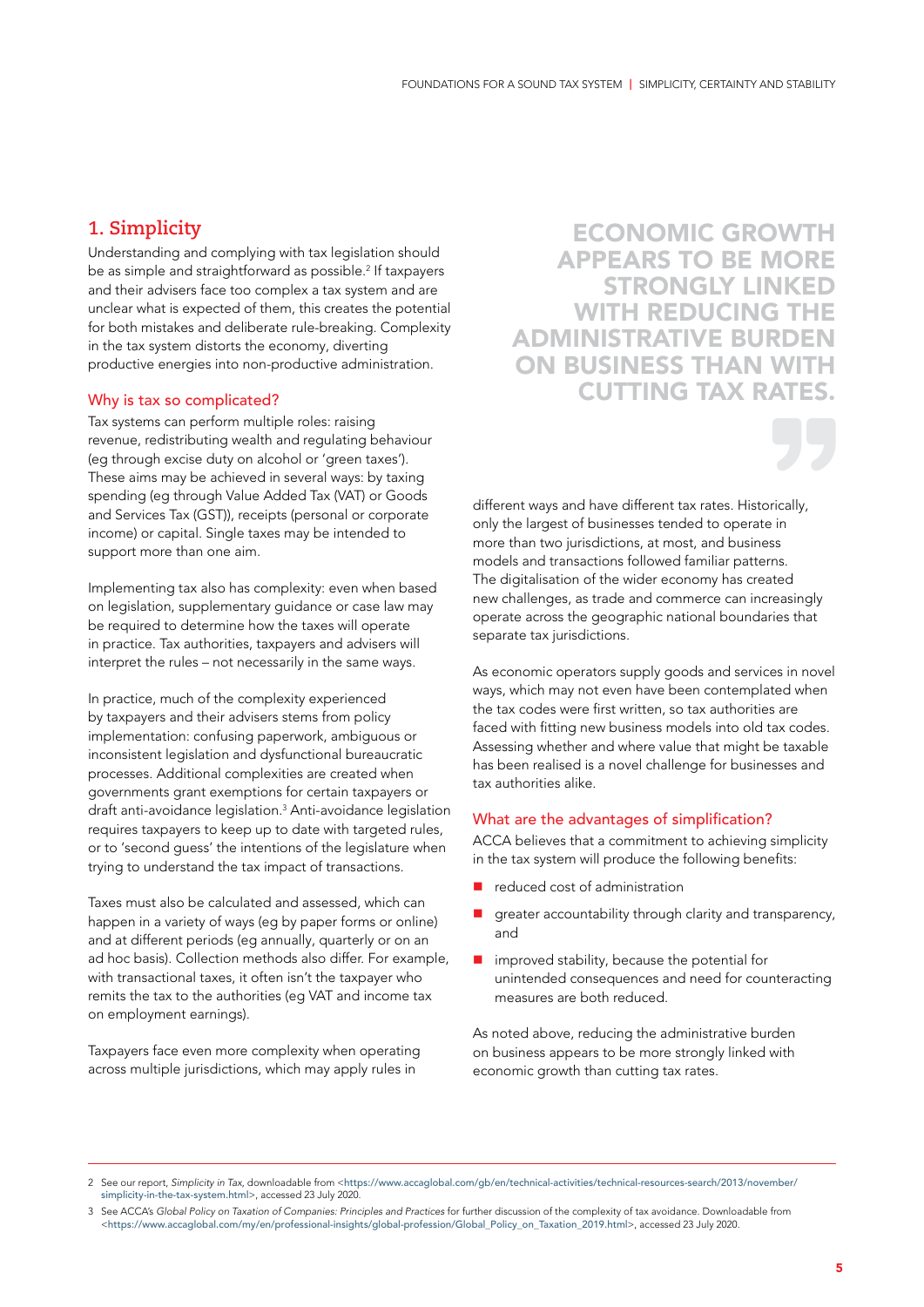#### How can greater simplicity be achieved?

Technology can play a part in reducing the administrative burden on business, by enabling online filing, reducing the need for repeated taxpayer input, and even removing the human element from data input altogether. Many jurisdictions now base filings on accounts prepared in XBRL (Extensible Business Reporting Language), which is easily readable by other software.

Simplicity can be encouraged by restricting adjustments to standards-compliant accounting when preparing tax computations. Where adjustments are necessary, these should be specified as clearly as possible.

Drafting simpler tax legislation doesn't necessarily mean shorter legislation, but it does need to be usable and understandable. This is particularly important in countries where taxpayers self-assess their liability and will be the primary users of the legislation.

The most fundamental driver of simplicity (or complexity) in a tax system is the intended function of the tax. A system designed purely to raise revenue is more likely to be simple, as the only design constraints are neutrality and efficiency. Mechanisms that introduce choices for taxpayers, and taxes designed to influence behaviour, are more likely to increase complexity.

Policymakers should try not to make any one tax do too many things, and should not use too many different taxes to try to achieve the same aim – for example, corporate income taxes become used to raise revenue, to redistribute corporate profits from the wealthy (the business owners who would otherwise ultimately benefit

THE NUMBER OF TAX RULES, AND THEIR ABILITY TO INTERACT (OR EVEN CONFLICT) WITH EACH OTHER, SHOULD BE KEPT TO A MINIMUM.

from the surplus), and to regulate business activity, through, for instance, enhanced deductions for installing 'environmentally friendly' plant and machinery. Introducing these variously targeted aims inevitably results in complication. And then there is the potential for overlap: direct levies on carbon use or energy consumption have similar aims to the 'green' elements of corporation tax. Governments trying to avoid waste and complexity in their tax system need to consider carefully whether they should operate two taxes with the same aim.

Note that the concept of fairness doesn't necessarily align with simplicity. The simpler and less granular a tax system, the less finely it will be able to differentiate between the circumstances of different taxpayers. A flat tax is theoretically the ultimate in simplicity, but has no 'progressive' element.

In general, to encourage simplicity, the number of tax rules, and their ability to interact (or conflict) with each other, should be kept to a minimum. This also applies to international situations. Where a value chain is exposed to tax in a number of jurisdictions, the treatment should be aligned as closely as possible across them all, ideally through formal adoption of common rules and principles.

TAX LAW AND TAX ADMINISTRATION SHOULD BE SIMPLE. SOCIETY AS A WHOLE PAYS THE PRICE **FOR COMPLEXIT**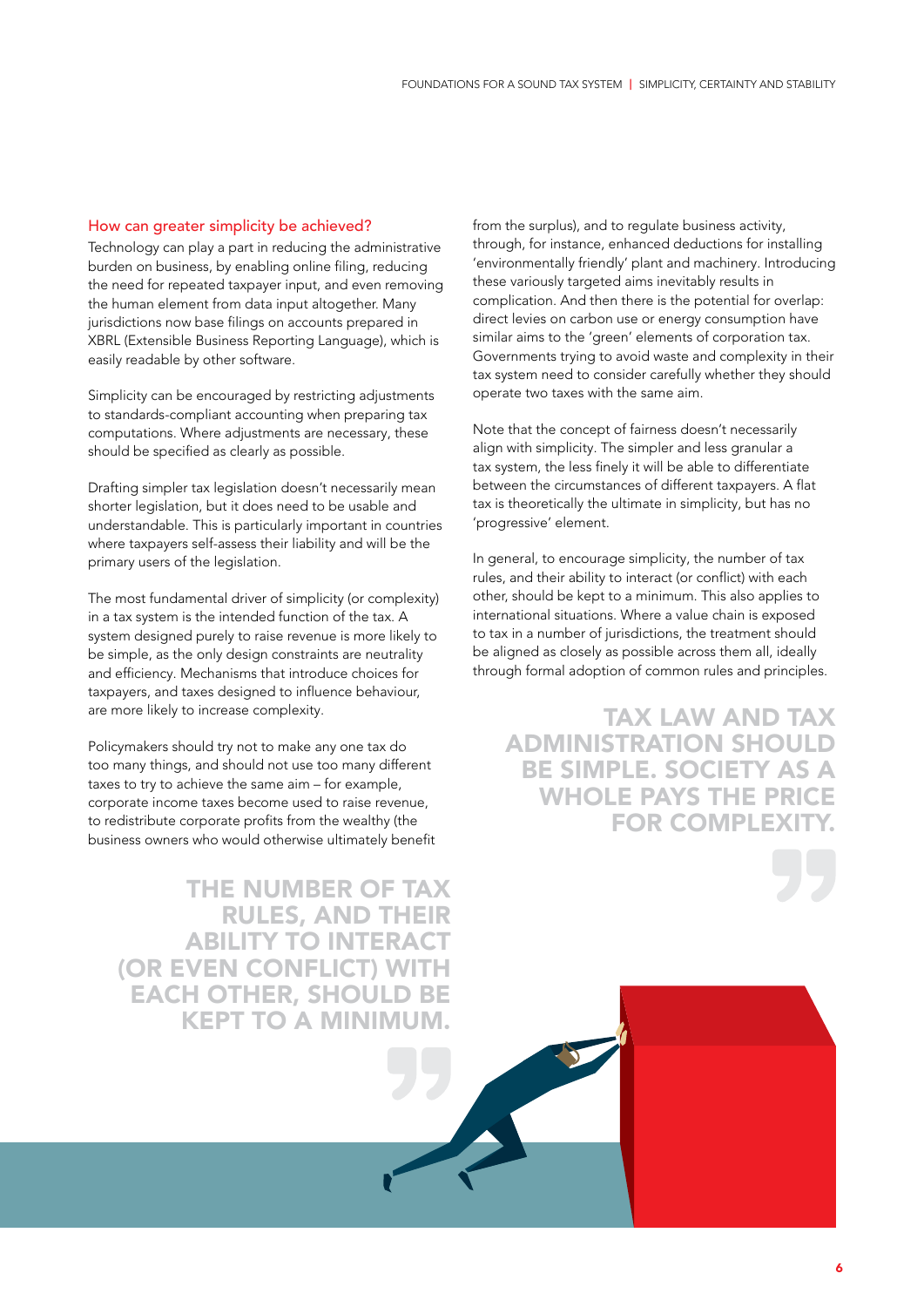### **2. Certainty**

Certainty in a tax system is important because without it neither governments nor taxpayers can effectively budget or plan for their future actions. Yet every system incorporates uncertainty to some degree, and it may even be encouraged.

#### Benefits of certainty

Policymakers need to be able to base future spending plans on a realistic assessment of expected income. Certainty also benefits taxpayers. It helps them choose between alternative transactions, and to decide whether to proceed with an individual transaction.

Where there is uncertainty over the tax position of a transaction, prudent taxpayers may reserve funds against the potential liability, restricting additional investment and so creating an opportunity cost. Where uncertainty leads to disputes between taxpayer and tax authority, the direct and indirect costs can be considerable.

#### How uncertainty can arise

Uncertainty can develop at any stage of the taxassessment cycle – when identifying tax transactions, valuing them and applying tax law to them. The threat of retrospective legislation is particularly devastating, and is generally reserved by governments to counter clear abuse.

Corporation taxes are typically based on an adjusted value of published accounting profit, but calculating that profit may rely on subjective valuations. In addition, the same concept – such as depreciation (gradual writing down of the cost of an asset to reflect its use) – may be applied differently under accounting and tax rules. The same transaction may also have a different tax treatment depending on who makes it. Increasingly, digitalisation is resulting in the development of business models with the ability to create value from activity in jurisdictions where there is no recognised legal presence, and hence no formal accounting for those transactions on which a conventional tax charge can bite. In the absence of a common approach or standards, local interpretations of the functions and structure of the value chain can see multiple jurisdictions asserting taxation rights over the same financial flows.

A purposive interpretation of legislation – where tax law is to be applied in line with its intended purpose – creates uncertainty. This is particularly demonstrated by the general anti-avoidance, or anti-abuse, rule – a

principles-based approach designed to protect society from unacceptable tax avoidance, but an inevitable cause of uncertainty.

The involvement of the judiciary in interpreting tax law also has an impact. Judicial precedent can change overnight, while the appeals system and potential for multiple opinions can cause additional uncertainty for taxpayers.

The treaty-based system of international tax (which follows legal form to allocate tax characteristics) has created some uncertainty for international businesses, which leaves opportunities for managers or owners to exploit. But the alternative unitary tax model introduces different uncertainties. Instead of taxing each company's locally accounted profits, such a system taxes a proportion of the whole (global) profits of the business on the basis of the proportion of its sales, assets and labour recorded in the jurisdiction.<sup>4</sup>

### RESOLVING UNCERTAINTY IS A POOR SECOND BEST TO AVOIDING IT IN THE FIRST PLACE.

#### Abuse of uncertainty

Abuse of uncertainty poses risks to the exchequer. Taxpayers may seek to use it to their advantage when interpreting tax law, while tax officials may also seek an undue advantage, for themselves or the state. Corrupt tax officials could, for example, attempt to impose excessive tax demands in the hope of receiving a bribe.

Extending discretion to tax authorities to 'do a deal' poses a further risk to the tax system in the form of undisclosed state aid. Such deals will typically be limited to the largest multinationals or wealthiest individuals, and could give them significant advantages through lower effective tax rates.

#### Deliberate uncertainty

In some cases, taxpayers seek to introduce uncertainty deliberately, eg through an artificial avoidance scheme based on a tenuous interpretation of the law or facts. In practice, uncertainty usually results from the tax and accounting system's failure to capture the reality of a transaction clearly.

<sup>4</sup> See our full report on *Certainty in Tax* for more explanation of the issues. Downloadable from <[https://www.accaglobal.com/gb/en/technical-activities/technical](https://www.accaglobal.com/gb/en/technical-activities/technical-resources-search/2014/november/certainty-in-tax.html)[resources-search/2014/november/certainty-in-tax.html](https://www.accaglobal.com/gb/en/technical-activities/technical-resources-search/2014/november/certainty-in-tax.html)>, accessed 23 July 2020.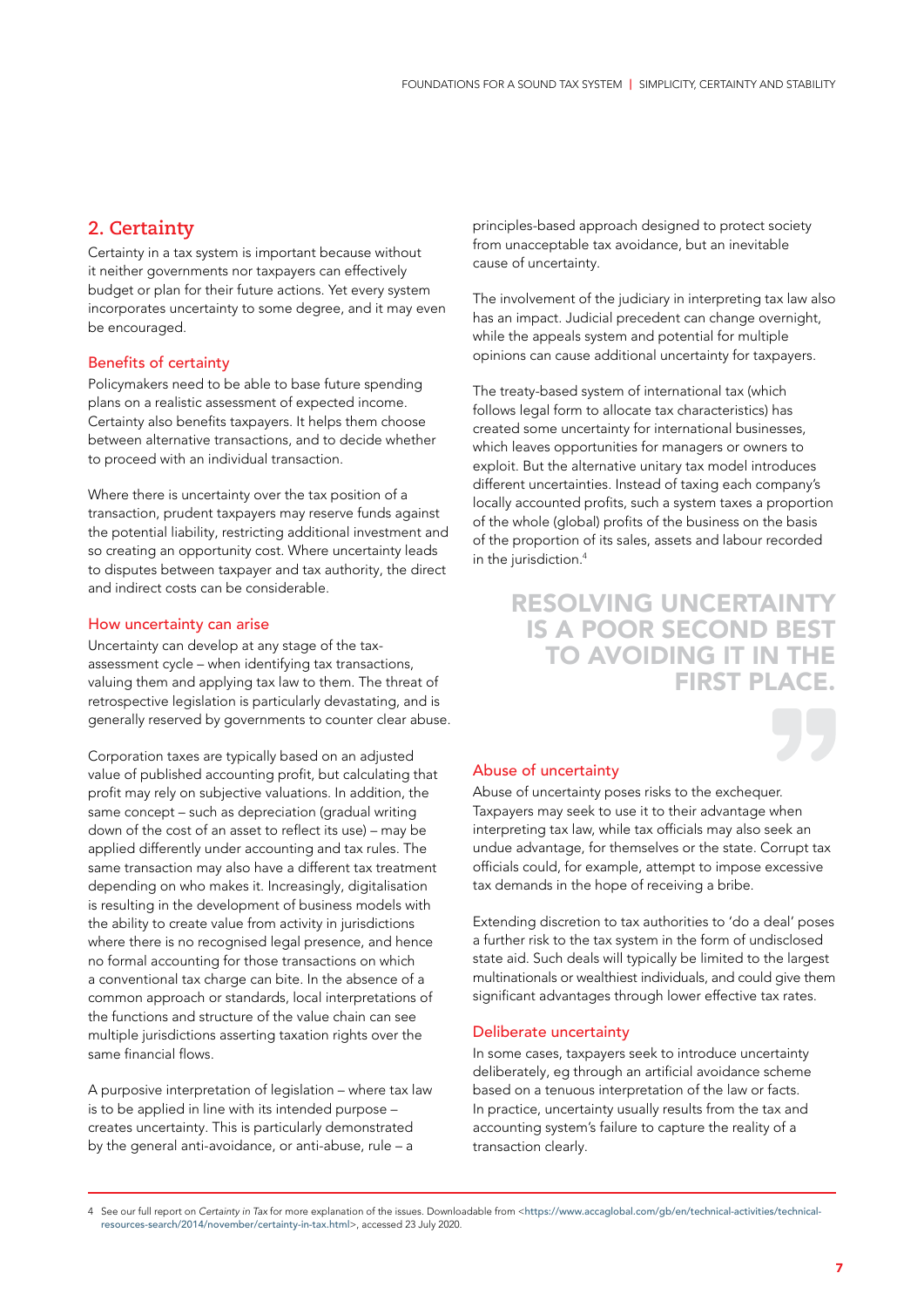Any objectively certain tax regime would have to consider every possible transaction and interaction, making it far too complex. Once governments accept that some circumstance-based uncertainty is unavoidable, they may be tempted to extend the boundaries of uncertainty deliberately. They may expect prudent taxpayers to wish to minimise tax risk and so pay more tax in order to be sure of escaping challenge. Such actions by government are just as open to criticism as actions of taxpayers seeking to exploit uncertainty through aggressive avoidance schemes.

Taxpayers cannot be expected to avoid all such areas of uncertainty. Managers of a business will face a tension between their duties to protect the interests of the owners and other direct stakeholders in the business and their legal and moral duties to wider society. Similarly, governments should consider the potential impact on economic activity of uncertainty.<sup>5</sup>

#### What can policymakers do?

Policymakers need to understand the tension that exists between simplicity and certainty. The interests of larger businesses are better served by certainty, while individual taxpayers will require simplicity. The relative importance of simplicity and certainty to smaller businesses will depend on their aims, activities and resources. Designers of tax systems need to reach a compromise between conflicting needs.

### LIMITING THE DAMAGE DONE BY UNCERTAINTY SHOULD BE A PRIMARY OBJECTIVE OF TAX SYSTEM DESIGNER

Where governments use administrative or judicial discretion in the tax system, clear guidance will be needed. For large businesses, transparent clearance mechanisms allowing taxpayers to discuss proposed transactions in advance could help to address any uncertainties arising when interpreting legislation. Aligning treatment of international value-creation chains will increase confidence when operating across borders.

> AGREEING CONSISTENT TREATMENTS FOR CROSS-BORDER TRANSACTIONS IS KEY TO CONFIDENT INTERNATIONAL TRADE.

5 See ACCA's *Global Policy on Taxation of Companies: Principles and Practices* for a more detailed discussion of the expectations placed upon taxpayers and other stakeholders to interact with the taxation system ethically. Downloadable from <[https://www.accaglobal.com/gb/en/professional-insights/global-profession/](https://www.accaglobal.com/gb/en/professional-insights/global-profession/Global_Policy_on_Taxation_2019.html) [Global\\_Policy\\_on\\_Taxation\\_2019.html](https://www.accaglobal.com/gb/en/professional-insights/global-profession/Global_Policy_on_Taxation_2019.html)>, accessed 30 July 2020.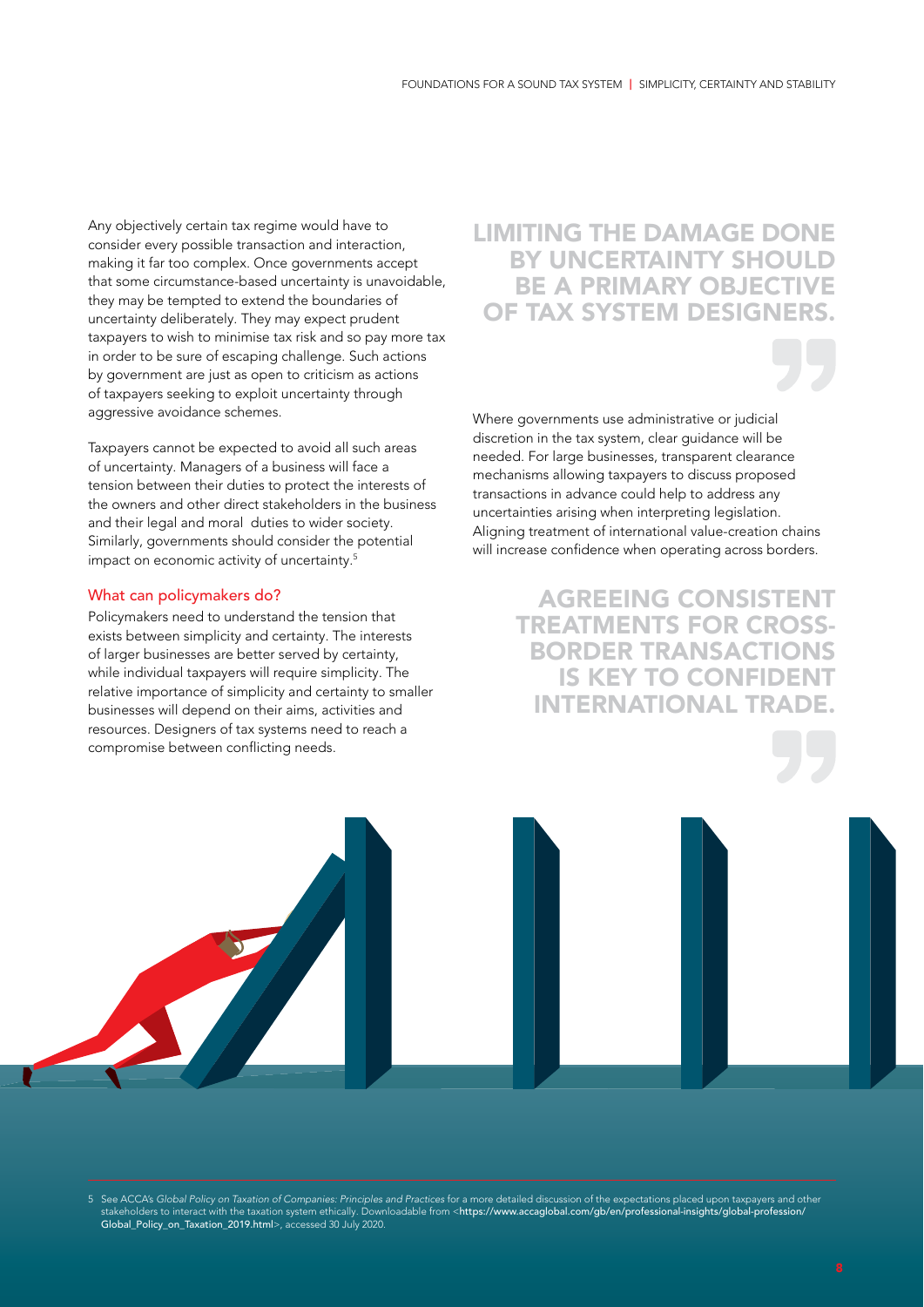### **3. Stability**

Stability is closely related to certainty. 'Certainty' is about knowing what the answer to a given question ought to be; 'stability' is about whether the current answer will still be correct in one, two or ten years' time. Stability extends to the rates at which calculated values are taxed. and the administrative practices surrounding that process. in a way that certainty does not.

#### Why stability matters

For taxpayers, stability is essential for effective planning and efficient, sustained compliance. Individuals can budget household income more accurately, while businesses are encouraged to make investment decisions. Businesses would typically prefer to operate in a slightly more imperfect system than in one where incremental improvements are made every year.

IF UNCERTAINTY ABOUT TAX IS GOING TO STAND IN THE WAY OF PROJECTS THAT WOULD OTHERWISE BENEFIT SOCIETY THEN IT HAS FAILED IN ITS OBJECTIVE.

Stability is particularly important for enabling investment in large infrastructure and development projects, as businesses need reassurance that the tax rules won't change part way through. Concerns about the stability of a tax system will be reflected in the overall risk weighting given to new investments.

#### Tax rate stability

Across most OECD nations, general consumption taxes (eg VAT) and personal income taxes generate most revenue, followed by corporate income taxes. The rates of such taxes need to be moved only minimally to generate a significant revenue impact. The number of changes can be kept to a minimum, and the burden spread across a comparatively wide base. Targeting a smaller population is likely to be more disruptive and divisive.

### STABILITY IS FUNDAMENTAL TO EFFECTIVE PLANNING AND **EFFICIENT COMPLIANC**



At a macro level, sudden shifts in tax rates can be bad for business and consumer confidence. When step changes are prompted by major events (eg war), the tax burden rarely falls back to its original level. Governments generally find new ways of spending the money.

#### Tax base stability

Changing the tax rules that affect the tax base has an economic and compliance cost. The more regular the change, the greater the cost. For smaller businesses, in particular, large infrequent changes are generally preferable to successive small ones.

The need for any change should always be considered carefully, as should the mechanics of implementing the change and its interaction with the rest of the tax system. Impact assessments are useful tools for legislators, allowing them to model the outcomes of changes, but policymakers must take account of real-world conditions. The historic UK system of tax credits, for example, had merit as a model, but operational weaknesses.<sup>6</sup>

The digitalisation of the global economy has presented tax authorities with a new set of challenges, as the external environment in which they operate has changed radically in only a few years. Changing patterns of both production and consumption have radically reshaped international supply chains and value-creation models. It is essential that tax systems adapt to the new conditions, but it will be equally important that changes are made after proper consideration and as infrequently as possible. Commitment to common rules and standards has the double benefit that changes to the applicable regime will tend to be implemented less frequently and after greater consultation and visibility.

6 See our report on *Stability in Tax* for more detail. Downloadable from <[https://www.accaglobal.com/gb/en/technical-activities/technical-resources-search/2015/](https://www.accaglobal.com/gb/en/technical-activities/technical-resources-search/2015/may/stability-in-tax.html) [may/stability-in-tax.html](https://www.accaglobal.com/gb/en/technical-activities/technical-resources-search/2015/may/stability-in-tax.html)>, accessed 23 July 2020.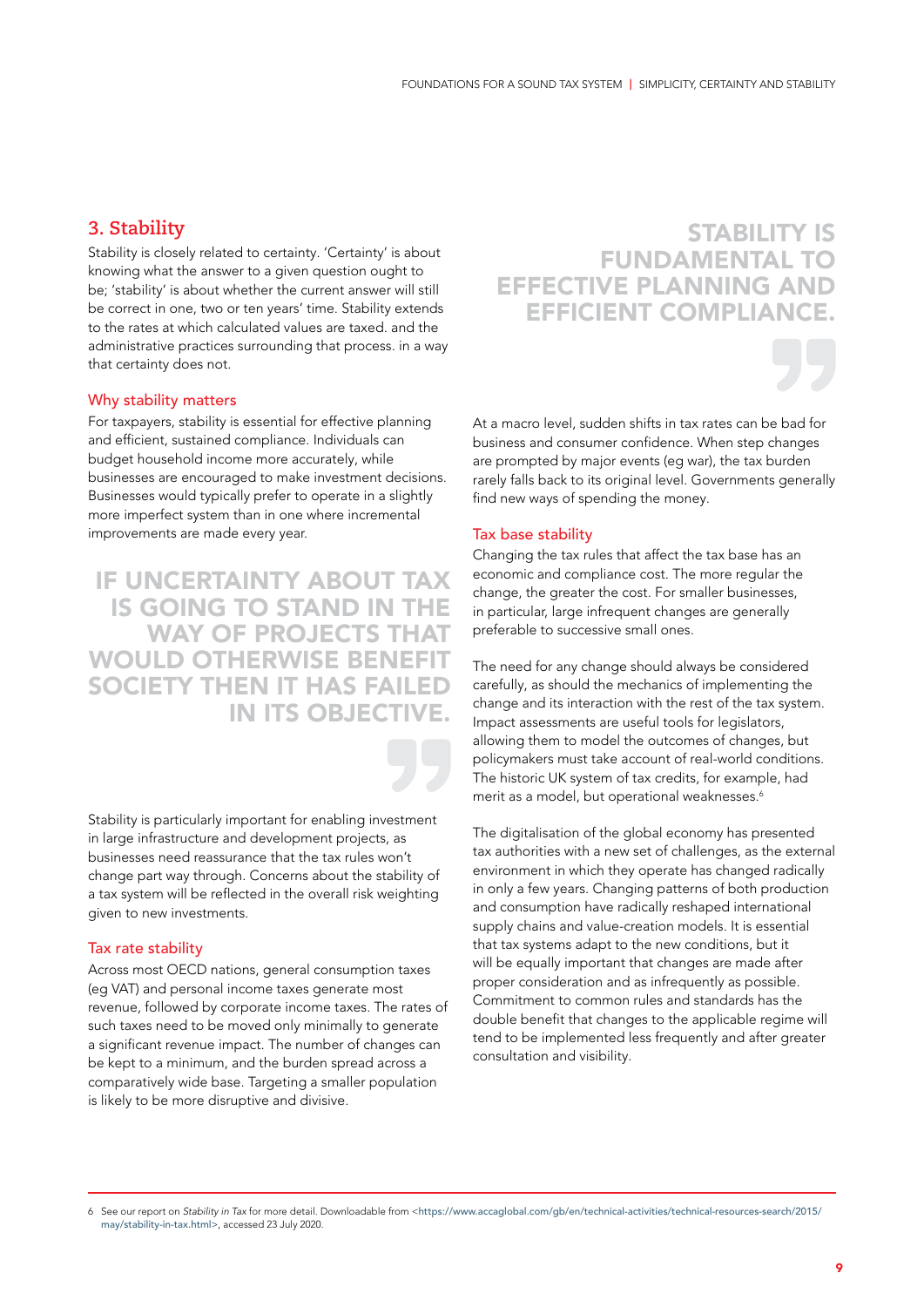#### Tax administration stability

The administration of tax systems changes as technologies change, bringing scope for greater efficiency and effectiveness. Nevertheless, system changes must always be made with care, particularly in relation to withholding mechanisms for employment taxes or consumption tax returns and processes. Successful change requires clear communication from the authorities and adequate time for systems development and educating taxpayers.

## INVESTMENT IN THE TRAINING AND RETENTION OF STAFF AT EVERY LEVEL SHOULD BE A PRIORITY.

Efforts should also be made to ensure that tax authorities are staffed with well-trained, motivated individuals. This encourages higher-quality tax administration, not least through the maintenance of institutional memory, which can reduce the likelihood of repeated mistakes. The value of an effective tax system for economic growth<sup>7</sup> goes hand in hand with the importance of tax morale,<sup>8</sup> and both will benefit from a stable, properly resourced, domestic tax administration.

#### The way forward

Change for the sake of it would be a bad thing in a tax system. Politicians and tax policymakers should always think carefully about whether the tax system is the best way to achieve a desired change in society. The cumulative impact of each change should be considered not just in the context of the tax system but of the wider environment for business and taxpayers.

Some political systems support a consensus model of decision making, which can enable a more stable and predictable tax system. This is particularly important in the developing field of international tax responses to digitalisation. Though politicians may lose some of their discretion to shape tax policy, society may benefit. A measured and well-signposted programme of predictable change represents the optimal, pragmatic compromise.

Tax systems could benefit from some kind of independent oversight of tax policy and the effectiveness and efficiency of the system. This would reassure taxpayers and investors that non-partisan aspects of the tax system are not being compromised for short-term political ends.

Greater consistency in cross-border and internationally applicable taxes would also benefit taxpayers and authorities, reducing scope for disputes and arbitrage. Convergence on common models will improve stability, as each adherent will be less likely to make unilateral changes to their own system.

MECHANISMS FOR CHANGE ARE AN ESSENTIAL FEATURE OF ANY HEALTHY SYSTEM

<sup>7</sup> Gaspar, V., Jaramillo, L. and Wingender, P., *IMF Working Paper: Tax Capacity and Growth: Is there a Tipping Point?* <[https://www.imf.org/external/pubs/ft/](https://www.imf.org/external/pubs/ft/wp/2016/wp16234.pdf) [wp/2016/wp16234.pdf](https://www.imf.org/external/pubs/ft/wp/2016/wp16234.pdf)>, accessed 23 July 2020.

<sup>8</sup> OECD research, 'Boosting Tax Morale – so People and Businesses Pay Tax' <<https://www.oecd.org/tax/boosting-tax-morale-so-people-and-businesses-pay-tax.htm>>, accessed 23 July 2020.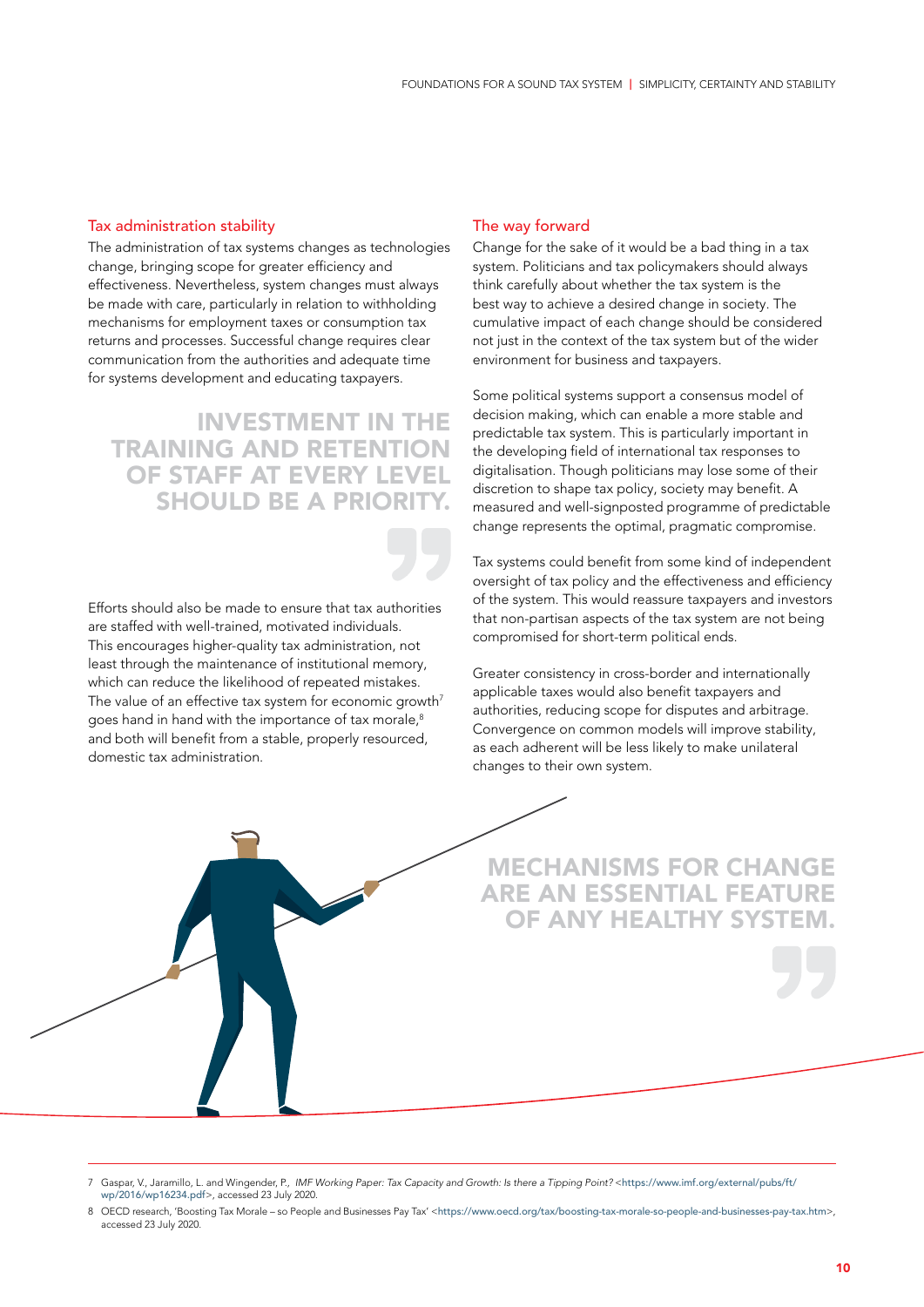# **Conclusion**

Today's world changes faster than most legislatures can update their tax law. The twin challenges of digitalisation and the COVID-19 pandemic have introduced unprecedented external pressures on what governments can tax, and how much revenue they need to raise from doing so. Longer-term factors, such as environmental change and public attitudes towards resource exploitation are also playing a role.

The response to these changes needs to balance speed with effectiveness. Policymakers may need to accept shortterm imperfections, while taking a measured approach to implementing genuine structural improvements that meet the principles of simplicity and certainty in a transparent and accountable way.

A good tax system, like a tripod, depends on three 'legs' for its strength and solidity. Simplicity, Certainty and Stability. And like a tripod, if any one of the legs is deficient, the whole thing is likely to fall over. The principles to some extent overlap and are interdependent. If the system is not simple, its impact is less likely to be certain creating demand for change and so undermining stability.

Breaking down the analysis of the system methodically is far more likely to create a consistent and coherent outcome that goes at least some way towards achieving the desired aims without any undesirable side-effects.

The balance of the factors will be different in different cases, but perhaps the key is simplicity; once that is in place, certainty and stability will flow as a natural consequence. Use of single taxes with multiple purposes, or of more than one tax with the same objective, runs counter to the objective of simplicity. Policymakers should consider how to avoid waste and complexity in their tax systems.

The importance of the tax system to individuals and society is so great that it should not be treated as a shortterm political football, but seen instead as the bedrock of constitutional funding, and recognised as an integral and pervasive element of every business's and individual's environment. A good tax system will benefit both governments and their people; a poor one will discomfit individuals and discourage business, with impacts far beyond the tax system itself.